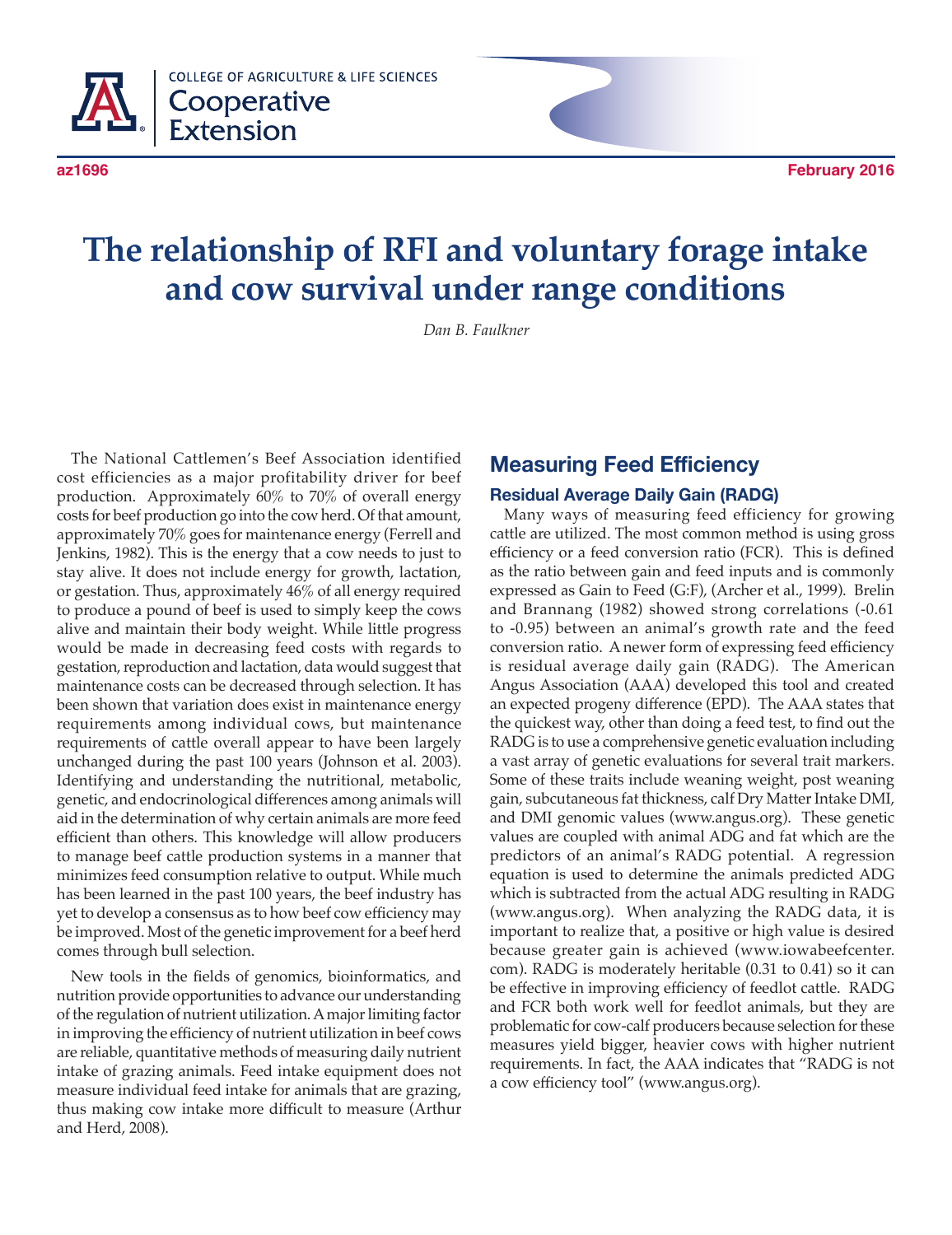#### **Residual Feed Intake (RFI)**

Another way of measuring feed efficiency is residual feed intake (RFI). RFI is measured by subtracting an animal's actual intake from a predicted intake. The predicted intake is determined by using a regression equation that accounts for animal weight and body composition (Archer et al., 1999). Therefore, RFI allows selection for efficiency independent of animal size. Koch et al. (1963) first proposed the idea of RFI in beef cattle by suggesting that feed intake could be adjusted for weight gain and body weight. It can then separate feed intake into two parts: a) the feed intake expected for the given level of production and b) a residual portion. The animal's expected or predicted intake is found by using feeding standards (NRC, 1996) or formulating a regression equation using the animal's actual data from a feeding period (Arthur et al., 2001). The residual portion measures how much animals differ from their expected intake. Therefore, the more efficient animals in terms of RFI have negative values; they eat less than expected. Unlike other forms of measuring feed efficiency, RFI allows for measurement without being correlated to any phenotypic trait that is used in its estimations (Basarab et al., 2003).

The testing phase for RFI requires measuring DMI and growth over a period of time. It is important t to control as many factors as possible such as; age, sex, diet composition, and testing procedures during the testing phase (Arthur and Herd, 2008). The fact that individual intake and performance must be measured to calculate RFI makes it a very expensive test. This is one of the major limitations in successful implementation of RFI into all facets of beef cattle industry.

Byerly (1941) was one of the first to acknowledge that individuals of the same body weight have vastly different feed requirements for the same amount of production. Many biological factors are shown to have an effect on the variation that exists in beef cattle feed efficiency. In figure 1, Richardson and Herd (2004) listed and gave the amount of variation explained by the different factors.

Research shows that RFI as well as FCR are moderately heritable across a multitude of beef cattle breeds (Herd and Bishop, 2000; Arthur et al., 2001; Robinson and Oddy, 2004; Nkrumah et al., 2007). They showed that RFI is correlated to the animals FCR (0.45 – 0.85). As a result, selection for RFI will also result in an improvement in FCR. However, unlike the FCR, RFI can be selected for without having an effect on animal growth. Correlations to animal growth traits have been shown close to zero in these studies comparing RFI to Average Daily Gain (ADG) and also metabolic weight. It is correlated with DMI (0.43 – 0.73) with low RFI cattle consuming less feed.

Measuring feed efficiency in terms of RFI has the potential to play a major role in the cattle feeding industry. RFI is a heritable trait and selecting for ithas been shown to be effective in the feedyard. Both heifers and steers sired by either a "good" RFI sires that possess a low RFI value or "bad" RFI sires that possess a high RFI value have been evaluated at the University of Illinois. The preliminary data (Table 1) show that progeny sired by the "good" RFI sires have a more desirable RFI value and are 5% more efficient independent of size or growth rate (Retallick et. al, unpublished). This further illustrates the heritability of RFI and its ability to improve efficiency in the feedyard.

|                    | <b>ADG</b>  | <b>DMI</b>   | <b>REA</b>   | <b>HCW</b> | <b>Marb</b>  | <b>Yield</b><br><b>Grade</b> | F:G      | <b>RFI</b>   | <b>RG</b>    | <b>RIG</b>   |
|--------------------|-------------|--------------|--------------|------------|--------------|------------------------------|----------|--------------|--------------|--------------|
| ADG, kg/d          | $\mathbf 1$ | $0.54*$      | $0.23*$      | $0.54*$    | $0.15*$      | $0.35*$                      | $-0.64*$ | 0.00         | $0.67*$      | $0.40*$      |
| DMI, kg/d          |             | $\mathbf{1}$ | $0.15*$      | $0.57*$    | $0.27*$      | $0.43*$                      | $0.26*$  | $0.45*$      | 0.00         | $-0.27*$     |
| REA, cm2           |             |              | $\mathbf{1}$ | $0.48*$    | 0.00         | $-0.34*$                     | $-0.7*$  | $-0.12*$     | $0.21*$      | $0.20*$      |
| HCW, kg            |             |              |              | 1          | $0.32*$      | $0.51*$                      | $-0.06$  | 0.00         | $0.16*$      | $0.09*$      |
| <b>MS</b>          |             |              |              |            | $\mathbf{1}$ | $0.41*$                      | 0.06     | 0.03         | $-0.03*$     | $-0.09*$     |
| <b>Yield Grade</b> |             |              |              |            |              | $\mathbf{1}$                 | $-0.02$  | $0.14*$      | $-0.08*$     | $-0.13*$     |
| F:G                |             |              |              |            |              |                              | 1        | $0.37*$      | $-0.71*$     | $-0.64*$     |
| <b>RFI</b>         |             |              |              |            |              |                              |          | $\mathbf{1}$ | $-0.42*$     | $-0.84*$     |
| <b>RG</b>          |             |              |              |            |              |                              |          |              | $\mathbf{1}$ | $0.84*$      |
| <b>RIG</b>         |             |              |              |            |              |                              |          |              |              | $\mathbf{1}$ |
| ** $P < 0.05$      |             |              |              |            |              |                              |          |              |              |              |

Table 1. Simple linear correlations among variables (Retallick et al, unpublished).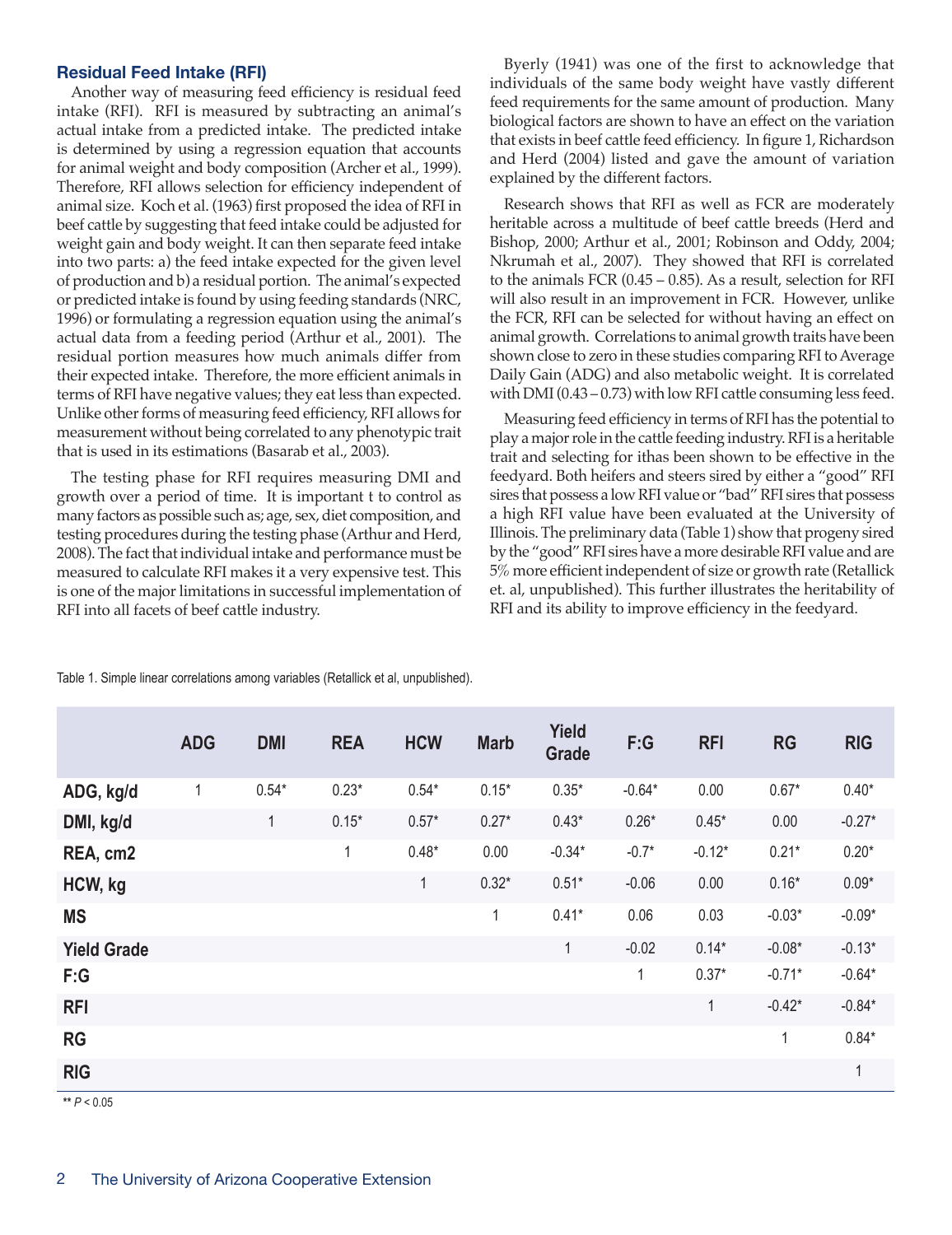

Figure 1. Contributions of biological mechanisms in residual feed intake as determined from the experiments on divergently selected cattle (from Richardson and Herd, 2004).

## **Cow Efficiency**

When considering the beef cow, optimum forage utilization is especially important because of the positive relationship between meeting energy requirements for maintenance and the genetic potential for growth or milk production (Webster et al., 1977, Ferrel and Jenkens, 1987). This challenges animals with a high genetic potential for productivity by putting them at a disadvantage when the environment they occupy becomes nutritionally or environmentally restrictive (NRC, 1996). The environment including the forage quality and/or quantity can become unfavorable due to several conditions including: weather, overstocking, or inadequate forage management. Range beef cows may not consume the amount of energy that matches their requirements for maintenance, gestation or milk production, so in an unfavorable environment, energy reserves within the cow are depleted (NRC, 1996). This condition continues until the forage source is replenished, causing energy status to improve and allow production to resume (NRC, 1996).

The energy status of the cow is often measured by body condition or amount of fat cover on the animal. Cows are often evaluated for this visually and assigned a body condition score (BCS) to represent the cow's current energy status. Cows that are too fat or too thin are at risk for metabolic problems and diseases, decreased milk yield, low conception rates, and difficult calving (Ferguson and Otto, 1989). This makes management of energy reserves a critical component to the economic success with beef cows; however this is challenging because forage quality varies dramatically across the United States. The cow/calf producer is encouraged to match the breed(s), growth and milk production of their cows to the forage quality in order to optimize production and profitability.

When considering the measure of efficiency, animal metabolism is the most significant factor contributing to variation in feed efficiency. In fact, thirty-seven percent of feed efficiency differences have been equated to animal metabolism and protein turnover alone (Richardson and Herd, 2004). Cow or cattle feed intake is also an important component of feed efficiency. Energy concentration of the diet is highly related to feed intake because as the diet becomes lower in energy, generally more fibrous, intake increases to meet energy demands. As the diet increases in concentration or energy density, intake decreases because the diet is more energy dense and can meet the animal's requirements with less intake. This is based on the fact that consumption of less digestible, low energy (often high fiber) diets is regulated by physical factors such as rumen fill and digesta passage; whereas, consumption of highly digestible, high-energy, (low-fiber, high concentrate diets) is controlled by the animal's energy demands and by metabolic factors (NRC, 1996). Preliminary data (Table 1) at the University of Illinois by Retallick et al. (2013) shows that replacement heifers fed a forage diet for 70 d and then a grain diet for 70 d had RFIs which correlated at an r-square of 0.35. Cattle receiving a grain diet through the duration of the trial correlated at 0.57. While the forage and grain RFIs are significantly correlated, diet type clearly has an effect on the correlation strength. This is expected because some factors influencing efficiency are common for both high grain and high forge diets (i.e. metabolic factors), but as discussed earlier the mechanisms of intake are quite different for these two types of diets. It might expected that the genetic control of intact for the two types of diets might also be different. Two separate studies ranked correlations between steer sire groups on a high concentrate diet and their heifer contemporary sire groups on a high forage diet low (.28) (Cassidy et al., 2013). This further illustrates that the two types of diets share some common efficiency factors, but they are not highly related, probably due to differences in intake regulation. Recent unpublished data (Cassidy et al, 2013) show that RFI measured on forage or grain based diets is the same.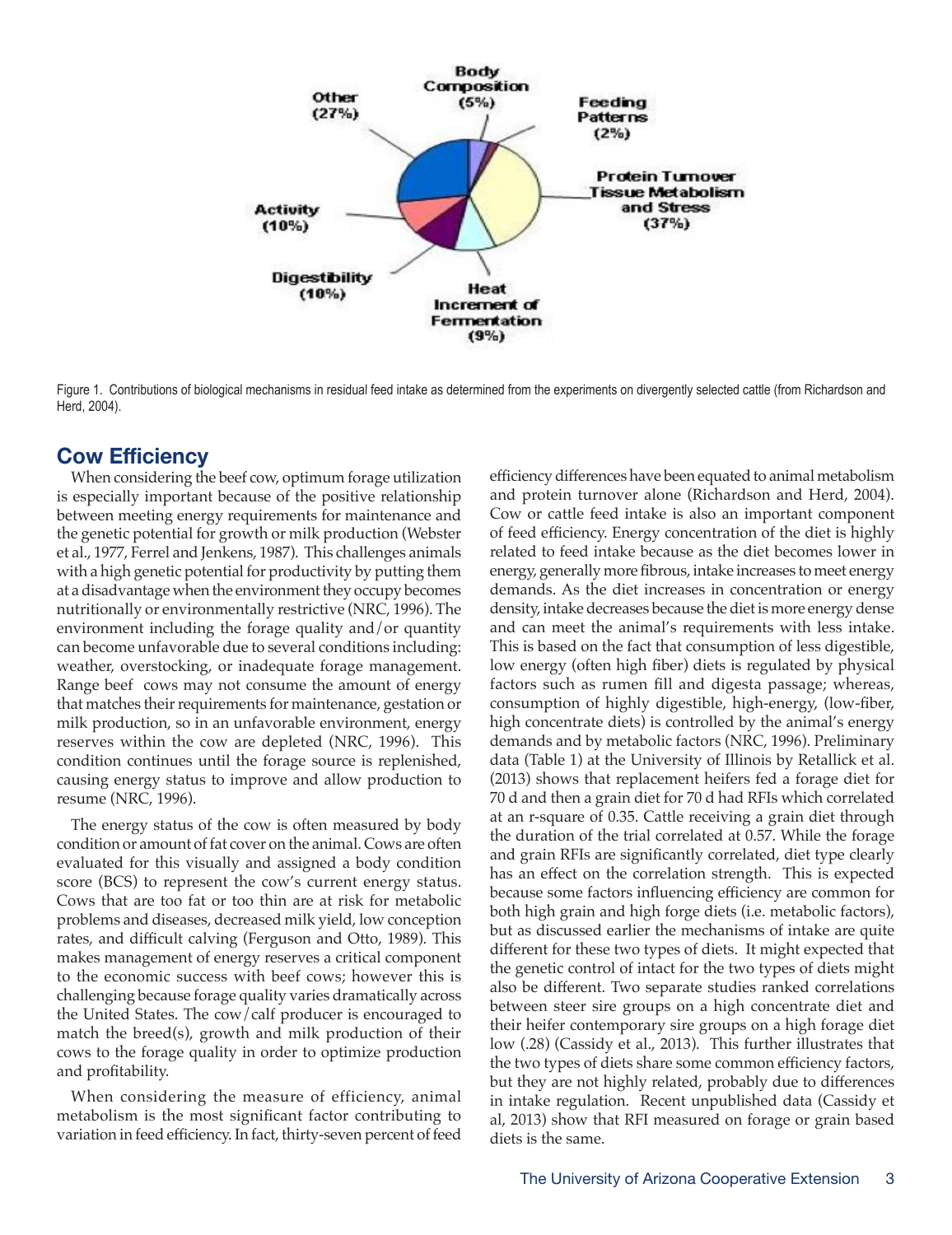Cow intake is additionally influenced by physiological factors including body composition, age, gestation, lactation, and size (weight and/or frame size) (NRC, 1996). Environmental factors also have an effect with temperature, humidity, wind, precipitation, mud, and season causing fluctuation in feed intake (NRC, 1996). Management factors can also play a large role as they are related to forage availability, forage processing, offering additional feed additives (i.e. monensin), presence of nutrient deficiencies (particularly protein), and ensiling process of forages (NRC, 1996). These factors should be controlled in order to accurately evaluate animals for efficiency. The NRC (1996) developed intake prediction equations that account for these variables and prove to be accurate for groups of cattle at similar physiological states. These predictions, however, may not be as accurate for individual animals.

For instance, the accuracy of these predictions was shown by Adcock et al. (2011). When the NRC (1996) prediction model for individual animal intake was utilized, the prediction was poorly correlated (.14) with actual individual intake. When using the NRC (1996) model to predict the intake of the group of cattle at each time period, predictions are correlated well at .53. This clearly illustrates that the NRC (1996) model is effective in predicting intake for groups of cattle, but it is less effective for individual cattle.

Once cows mature they are no longer in a growing state, therefore production and metabolism are the main energy demanders. A cow's value is based upon her ability to maximize production with minimal feed intake explaining why cow economic efficiency is primarily related to feed intake. Shuey et al. (1993) calculated efficiency by measuring the feed intake of both the cow and her offspring over an entire production cycle, defined as the time from weaning of one calf to another. Results suggested that fasting heat production, highly related to the metabolizable energy of maintenance (r2=0.73), could be used as an indicator of feed maintenance requirements (Shuey et al., 1993). Similar results have been found by Herd and Arthur(2009), Webster et al., (1975), and Standing Committee on Agriculture, (2000) denoting variation in intake to maintenance requirements in ruminant animals. When cow intake is increased this causes an increase in visceral organ size thus increasing maintenance requirements. Since these organs serve as biologically active tissues, an increase in size up regulates energy expenditures and metabolic rates which in turn decreases efficiency (Herd and Arthur, 2009). When considering the selection of animals on RFI, animals with lower RFIs have decreased intakes, which have the potential to decrease maintenance requirements in relation to high RFI cattle.

Duration of the meal and rate of intake are components of intake which affect feed efficiency deeming them factors to consider when determining economic profitability of cattle (Adam et al., 1984). Selection of animals on RFI could have a substantial impact in improving these components. Richardson (2003) showed that high RFI cattle exhibited a trend for an increase in number of meals compared to low RFI cattle. Robinson and Oddy (2004) also showed that high RFI cattle had an increase meal numbers and meal duration and that these are shown to be moderately heritable traits in cattle.

## **Heifer RFI and Mature Cow Efficiency**

RFI testing to date has mainly been conducted in the feedlot with growing animals which are harvested when they reach a certain desired endpoint. Data regarding replacement heifer RFI is limited, especially describing the repeatability of RFI once heifers are put into production. Adcock et al. (2011) measured forage intake (in four stages of production) for two groups of first calf heifers previously tested for RFI on forage as growing heifers. Intake as first calf heifers exhibited extreme variation between individual animals. For example, for two heifers with identical intake predictions and requirements (based on size, milk production, age, and stage of production), one ate 13.7 kg/day and the other 24.3 kg/day (2.2 or 3.9% of body weight) over four time periods.

When predicting intake as cows with RFI, the most important factor in estimating intake was RFI value measured as heifers (Adcock, 2011). It was even more important than physiological measures like weight and milk production. For every 1 kg difference in RFI as growing heifers there is a 1.2 kg/day difference in feed intake during lactation as first calf heifers and 1.4 kg/day difference as dry heifers after they had raised their first calf. There were no correlations between gain and intake indicating that RFI can be used to select cows that eat less independent of other factors like cow size and milk production. Cassidy et al (2013) found that good RFI cows ate 4 kg less than bad RFI cows on both good and poor quality forage.

Meyer et al. (2008) conducted a study using two replicated (n=7/replicate) low and high RFI classified cows in an 84 d grazing study. Intake was measured by grazing enclosures, weekly rising plate meter readings, and forage harvests every twenty-one days. There was no difference in BW change or BCS change between the two groups, however the low RFI cows had a twenty-one percent decrease in DMI compared to high RFI cows (Meyer et al., 2008).

In a recently study at the UA V-V Ranch, forage intake on cows that had survived under Arizona range conditions was measured. It was found that the average RFI for the cows was -1.5 lb. (good), that 74% of the surviving cows had a negative (good) RFI, and that the good RFI cows had better condition (only 18% of the cows were less than CS 5 while in the high RFI cows it was 50% less than CS 5). There was no relationship of RFI to body weight. The low RFI cows consumed the hay at 1.9% of BW while the high RFI cows consumed the hay at 2.4% of BW. This is a field observation of only 40 cows, but it suggests that RFI may be useful in selecting cows that survive under arid range conditions.

There are two important benefits to utilizing RFI in a cow herd. First, economic benefits since cattle have decreased DMI on the same overall performance making them more profitable due to lower input costs. Second an environmental impact,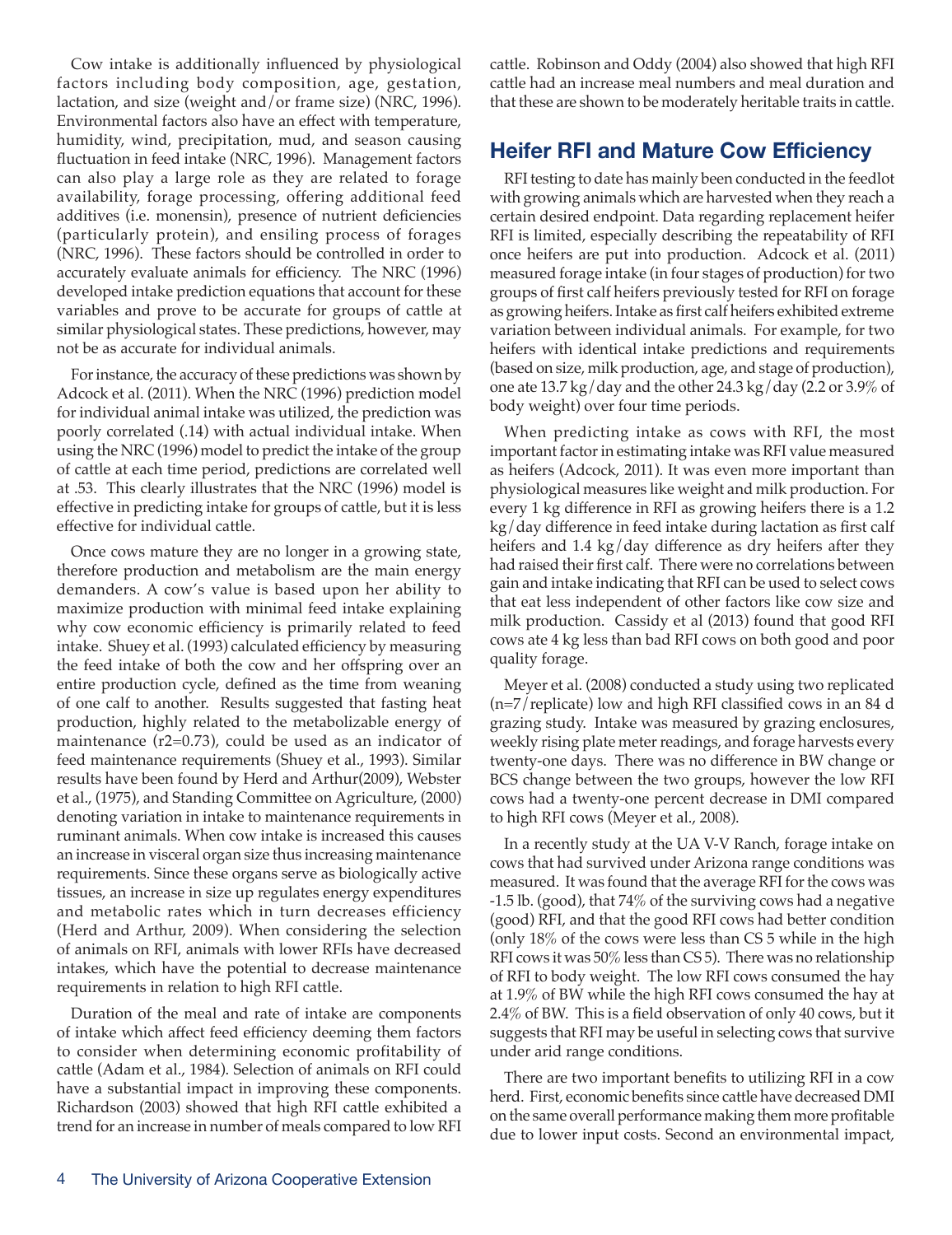most obviously explained by the fact that low RFI cattle have lower DMI. In a grazing situation, animals are consuming less forage and therefore stocking rates can then be increased. Low RFI cows could providing the opportunity to utilize less forage as hay or silage for winter feeding.

# **Other Benefits**

In addition, reduction of methane production due to less forage consumption can affect the environment. Methane is the major gas emitted by ruminants as a by-product of enteric fermentation. Livestock produce methane as well as nitrous oxide which have 21 and 310 times greater global warming potential than carbon dioxide (AGO, 2001). Methane, along with nitrous oxide, can be produced from manure given certain types of management schemes (AGO, 2001). Agriculture does in fact account for some percentage of greenhouse emissions throughout the world. Livestock production is reported to be responsible for eighteen percent of the worldwide greenhouse gas emissions (Steinfeld et al., 2006). This estimate encompasses not only the actual production of enteric fermentation by-products from the animal but also fuel emissions, plant emissions associated with livestock production.

Relating RFI to methane production, Angus steers (n=76) from lines selected for either low or high RFI have a significant relationship to methane production (P=0.01) with low RFI steers producing less methane (Hegarty et al., 2007). Nkrumah et al. (2006) revealed that crossbred steers (n=27) have a significant correlation of 0.44 (P<0.05) when considering individual RFI and methane production. These differences in methane production accounted for low RFI animals having 16,100 less L per year of methane emissions than the high RFI steers (Nkrumah et al., 2006). In conclusion, RFI could serve as not only a feed efficiency measure but as a tool to help lower the greenhouse gas emissions from ruminants.

# **Summary**

In order for the beef cattle industry to continue to thrive in times where input costs are continuously on the rise, producers will need to focus on feed efficiency within the herd. There are many management factors involved in this which can affect feed efficiency and that can be altered to improve efficiency. When considering affective measurement of feed efficiency, RFI appears to be the most valuable tool for the cow/calf producer and feedlot operator alike. This is due to the fact that RFI is independent of production traits and size. Selection of cattle on RFI is a moderately heritable tool and has been shown to be effective in reducing feed efficiency. This has been done without having an impact on the animals' growth or carcass characteristics in feedlot and growing cattle and does not impact cow production traits. Currently, this continues to be an expensive and time consuming method of determining feed efficiency, but recent advances in the genetics field should allow for better predictions without having to do the actual RFI test by measuring individual intake and performance. Therefore, it will be easier in the future for the beef cattle industry to make larger strides in improving feed efficiency making it competitive with other livestock species.

Since current methods of measuring feed efficiency are expensive and time consuming, an alternative approach must be identified. An opportunity exists to estimate feed intake using a dense set of single nucleotide polymorphism markers distributed throughout the bovine genome. The bovine "SNP Chip" is a tool which may be used for that purpose. Once a genomic pattern differentiating feed intake has been identified then information may be obtained early in a calf's life and incorporated into the estimation of EPDs. However, the use of molecular markers in food animal selection is still a relatively new concept to many producers and consumers. Based on the substantial amount of variation present in RFI within a population, it is likely that commercial cow/calf producers will demand an EPD for efficiency from their seed stock suppliers. As a result, future cattle selection will probably include the conventional growth and carcass traits, newly-expanding reproduction traits, and efficiency traits such as RFI.

# **Literature Cited**

- Adcock, J.W., D. W. Shike, D. B. Faulkner, and K. M. Retallick. 2011. Utilizing heifer RFI to predict cow intake and efficiency. J. Anim Sci. Vol. 89 (E-Suppl. 2).
- Adam, I., B. A. Young, A. M. Nicol, and A. A. Degan. 1984. Energy cost of eating in cattle given diets of different form. Anim. Prod. 38: 53-56.
- Australian Greenhouse Office AGO. 2001. Greenhouse emissions from beef cattle. Canberra:Australian Greenhouse Office.
- Archer, J. A., E. C. Richardson, R. M. Herd, and P. F. Arthur. 1999. Potential for selection to improve efficiency of feed use in beef cattle: A review. Aust. J. Agric. Res. 50: 147-161.
- Arthur, P.F., J. A. Archer, D. J. Johnston, R. M. Herd, E. C. Richardson, and P. F. Parnell. 2001.
- Genetic and phenotypic variance and covariance components for feed intake, feed efficiency, and other postweaning traits in Angus cattle. J. Anim. Sci. 79: 2805-2811.
- Arthur, P. F., R. M. Herd, J. F. Wilkins, and J. A. Archer. 2005. Maternal productivity of Angus cows divergently selected for post-weaning residual feed intake. Aust. J. Exp. Agric. 45: 985-993.
- Arthur, P. F. and R. M. Herd. 2008. Residual feed intake in beef cattle. Revista Brasileira de Zootencnia. 37: 269-279.
- Basarab, J. A., M. A. Price, J. L. Aalhus, E. K. Okine, W. M. Snelling, and K. L. Lyle. 2003. Residual feed intake and body composition in young growing cattle. Can. J. Anim. Sci. 83:189-204.
- Brelin, B. and E. Brannang. 1982. Phenotypic and genetic variation in feed efficiency of growing cattle and their relationship with growth rate, carcass traits, and metabolic efficiency. Swedish J. Agric. Res. 12: 29-34.